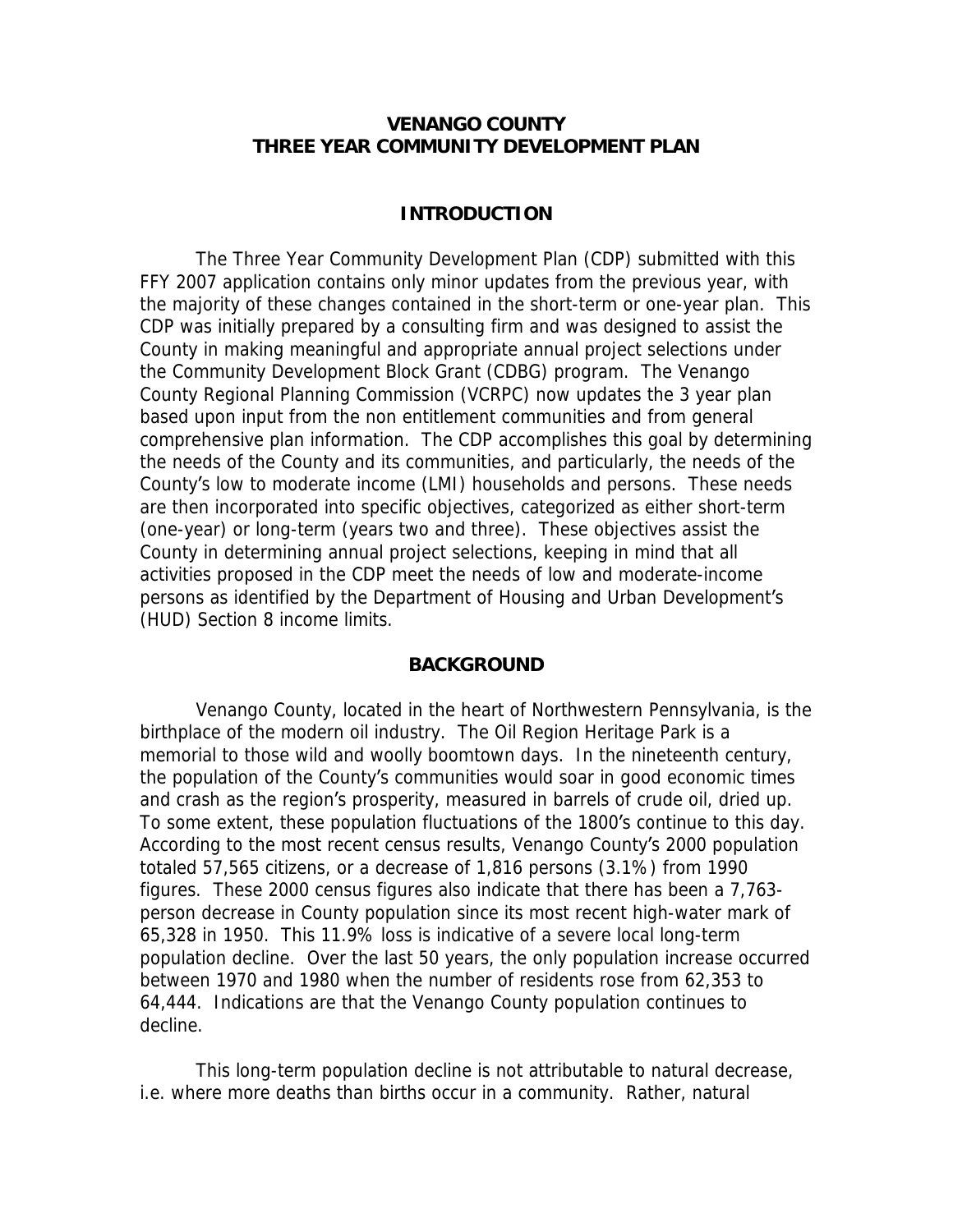decline has only recently become a factor. Instead, the decline of Venango County's population has been fueled by an out-migration of local residents. While a number of factors have influenced this population flight, the primary one has been to seek a better economic situation elsewhere. The population loss experienced by Venango County is similar to that found throughout Northwest Pennsylvania and other "Rust Belt" communities. Large numbers of people, especially young adults, left for the "Sun Belt" regions of the Western or Southern U.S. in search of jobs and other opportunities.

### **VENANGO COUNTY POPULATION 1930-2000**

| Year      | Population | Change    | % Change  |
|-----------|------------|-----------|-----------|
| 1930      | 63,276     | <b>NA</b> | <b>NA</b> |
| 1940      | 63,958     | 682       | 1.1       |
| 1950      | 65,328     | 1,370     | 2.1       |
| 1960      | 65,295     | (33)      | (0.1)     |
| 1970      | 62,353     | (2, 942)  | (1.5)     |
| 1980      | 64,444     | 1,091     | 1.8       |
| 1990      | 59,381     | (5,063)   | (7.9)     |
| 2000      | 57,565     | (1, 816)  | (3.1)     |
| 2005 Est. | 55,928     | (1,637)   |           |
| 1930-2000 |            | (5, 711)  | (9.0)     |
| Change    |            |           |           |

(From U.S. Census Data)

The County is composed of two 3<sup>rd</sup> class cities, nine boroughs, and 20 townships. The population core of the community is centered in the cities of Franklin and Oil City and the municipalities that surround them: Sugarcreek Borough, Sandycreek, Cranberry and Cornplanter Townships. Combined, these central Venango County communities have a population of 36,154 residents, or 62.8% of the County's total population. In the remaining 25 municipalities, residents are primarily found in the small boroughs and settlements and scattered along the County's roadways.

This Three Year Plan considers only those municipalities, which are nonentitlement communities, those with populations under 4,000 persons. Therefore, the entitlement communities of the cities of Oil City and Franklin, Cranberry Township, and Sugarcreek Borough are excluded. According to most recent census data, these four municipalities have a combined population of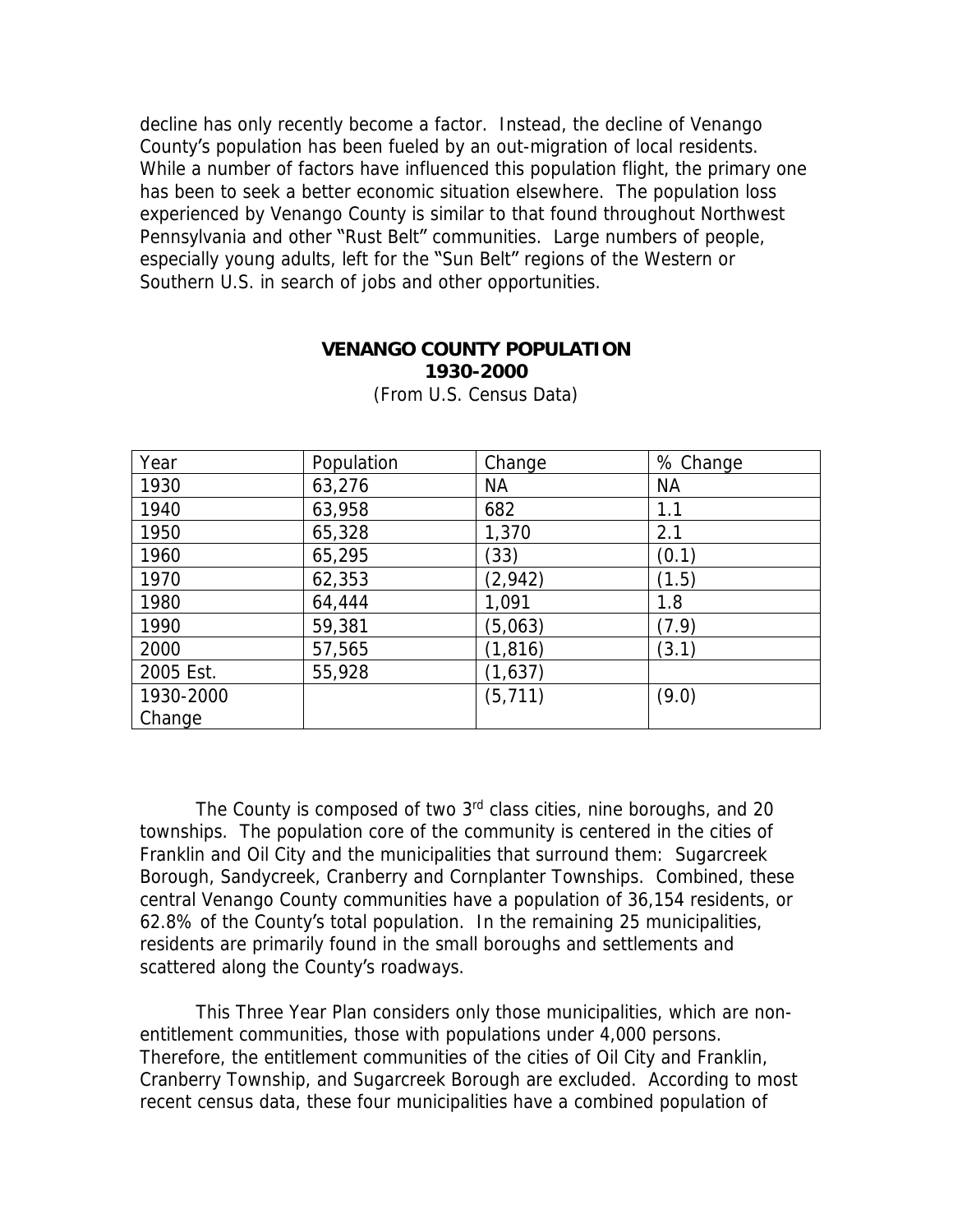31,061, with 25,504 persons then residing within the remainder or nonentitlement communities of the County. The following table details the population changes within the non-entitlement communities over the past fifty years. The next table then details population changes within all County municipalities over the same time period. Figures in both tables are based on U.S. Census data.

### **VENANGO COUNTY 27 NON-ENTITLEMENT COMMUNITIES POPULATION 1950-2000**

| Year      | Number | Change    | % Change  |
|-----------|--------|-----------|-----------|
| 1950      | 24,703 | <b>NA</b> | <b>NA</b> |
| 1960      | 25,384 | 681       | 2.8       |
| 1970      | 25,962 | 578       | 2.3       |
| 1980      | 28,590 | 2,628     | 10.1      |
| 1990      | 27,315 | $-1,275$  | (4.5)     |
| 2000      | 26,504 | $-811$    | (3.0)     |
| 1950-2000 |        | $+1,801$  | 7.3       |

(From U.S. Census data)

### **INCIDENCE OF CONCENTRATION OF LOW AND MODERATE INCOME PERSONS**

In Venango County, low-moderate income persons are those with incomes of equal to or less than \$28,350 to \$53,450, depending on family size, according to HUD's most recent Section 8 income limits released in March 2006.

# **VENANGO COUNTY SECTION 8 VERY LOW AND LOW-MODERATE INCOME LIMITS**

Source: HUD, March, 2006

| Household Size | Very Low Income | Low/Moderate Income |
|----------------|-----------------|---------------------|
| 1 Person       | \$17,700        | \$28,350            |
| 2 Person       | \$20,250        | \$32,400            |
| 3 Person       | \$22,750        | \$36,450            |
| 4 Person       | \$25,300        | \$40,500            |
| 5 Person       | \$27,300        | \$43,750            |
| 6 Person       | \$29,350        | \$47,000            |
| 7 Person       | \$31,350        | \$50,200            |
| 8+ Person      | \$33,400        | \$53,450            |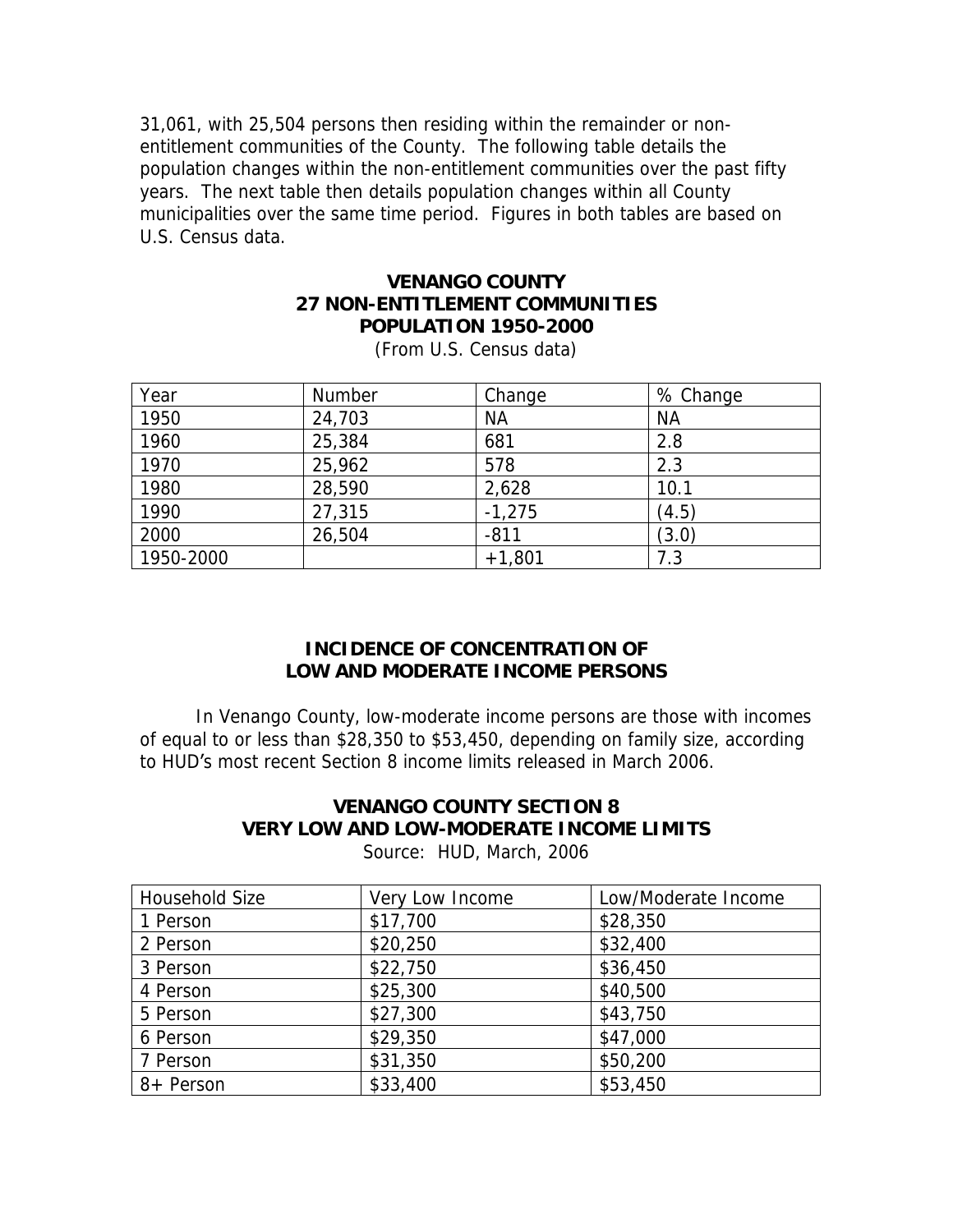The U.S. Department of Housing and Urban Development (HUD) in conjunction with the Census Bureau releases statistics every ten years on the incidence of low-to-moderate income (LMI) persons in all communities based upon the decennial census results. The count was completed in April 2000, with income data based upon the individuals 1999 levels. According to HUD's figures, in the County's twenty-seven non-entitlement communities, 9,707 of the 25,455 LMI universe have incomes of 80% or less of the local median. This represents 38.13% of the communities' populations, or an increase of roughly 4% over the 1990 LMI statistics. With the present economic conditions of the area, it is felt that these statistics underestimate the current realities.

According to HUD statistics, four of Venango County's municipalities have LMI rates at 51% or more. These include President Township (51.93%), Clintonville Borough (58.96%), Rouseville Borough (54.8%), and Utica Borough (63.86%). In 1990, no municipality had an LMI rate above the Section 8 threshold. Interestingly, only two of the County's sixteen Census Tracts, 2003 and 2007, have LMI rates above 51%. These would be 56.2% and 60.5% respectively. These tracts are located in Franklin and Oil City. Finally, at the block group level, nine have national objective LMI rates. Most are in Franklin and Oil City. Only Block Group 3, Census Tract 2011, is outside of the urban area. It is comprised predominately of President Township. With three boroughs with LMI rates above 51% it should follow that many rural block groups would also have high incidences of LMI. However, this is not the case as the population of each of these three boroughs is so small that they are just a part of a more prosperous overall block group.

### **AGE OF RESIDENTS/ELDERLY POPULATIONS**

Pennsylvania is a graying state, with a median age of 38.0 years in the year 2000, the fourth highest in the nation. The State's elderly population  $(65+)$ represents 15.6% of the total population. Venango County's age groupings are even older, with a median age of 40.2 years, and 16.8% of its residents 65 year of age or older. This means that more than one in six Venango County citizens are mature adults. Of the four entitlement communities, only Cranberry Township has a smaller percentage than the County of persons over 65 years. Still, its 16.2% figure is greater than the State's. There are ten Venango municipalities that have more than 17% of their population at 65 years of age or older. Three of these, Emlenton Borough, Cornplanter Township, and President Township, have senior populations of 20% or more.

The preponderance of elderly residents is significant. The retirement income of most individuals is considerably less than that of their working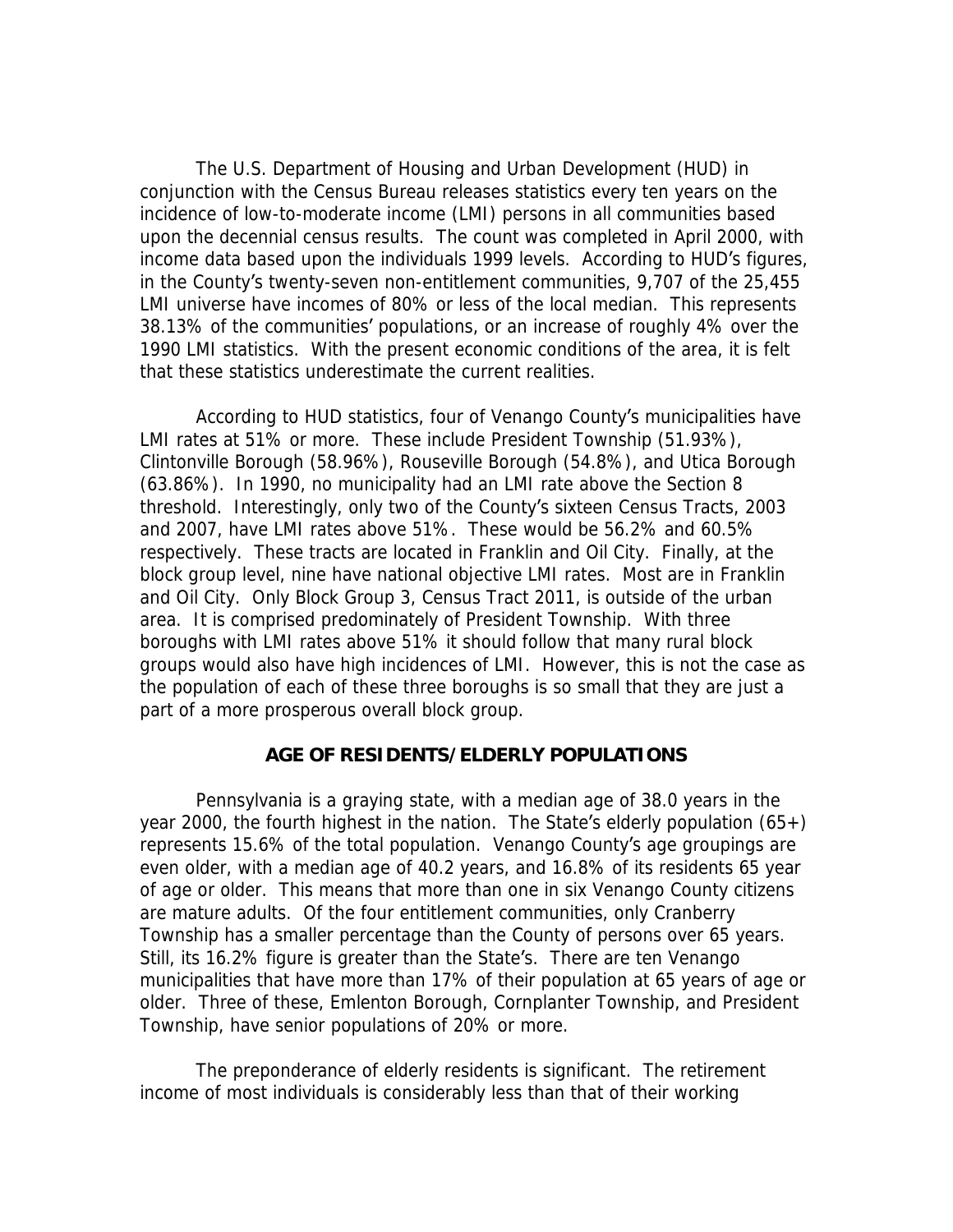counterparts. Typically, persons 65 or older who are either fully or partially retired, have incomes 60-70% of what they enjoyed during their working years. Additionally, in the northern areas of the country, there is a trend for its retired citizens to migrate South for the more amenable climate. Many of those in Venango County who have the means often take this option. However, those who do not have such resources are forced to remain in the community. This is not to say that all elderly citizens abandon their home communities, but it is just another indication of the economic drain on the region.

#### **POVERTY**

Another indicator that the 2000 LMI statistics are understated is the 2000 Census poverty data. This data shows that in 1999, 13.5% of all Venango County individuals and 10.4% of all Venango County families were below the poverty level (which is at a lower income level than the HUD Section 8 Income Limits). These rates are well above the corresponding State rates that show 1999 poverty rates of 11.0% of all persons and 7.8% of all families.

The Country's robust economy of the 1990's should have assisted in reducing local poverty rates. However, this did not occur in the magnitude expected. The County still had substantially higher poverty rates than the State for both individuals and families. There was one bright spot during this decade, the non-entitlement communities experienced dramatic improvements in both poverty rates, which the individual rate dropping from 12.0% in 1989 to 10.8% in 1999, or 0.2% less than the State-side norm. The family change was even greater, from 10.8% in 1989 to just 7.5% in 1999. While this was a great improvement for Venango County, there were still over 500 families and 2,800 individuals living in impoverished conditions in these non-entitlement communities in 1999. And with the economic downturn of 2002-03 and continued fragile business conditions in the County, these improved conditions may be short lived.

| 1979           | % Persons Below Poverty | % Families Below Poverty |
|----------------|-------------------------|--------------------------|
| Pennsylvania   | 10.5%                   | 7.8%                     |
| Venango County | 8.7%                    | $6.7\%$                  |
| Venango Non-   | 8.0%                    | <b>NA</b>                |
| Entitlements   |                         |                          |

### **POVERTY STATUS**

From U.S. Census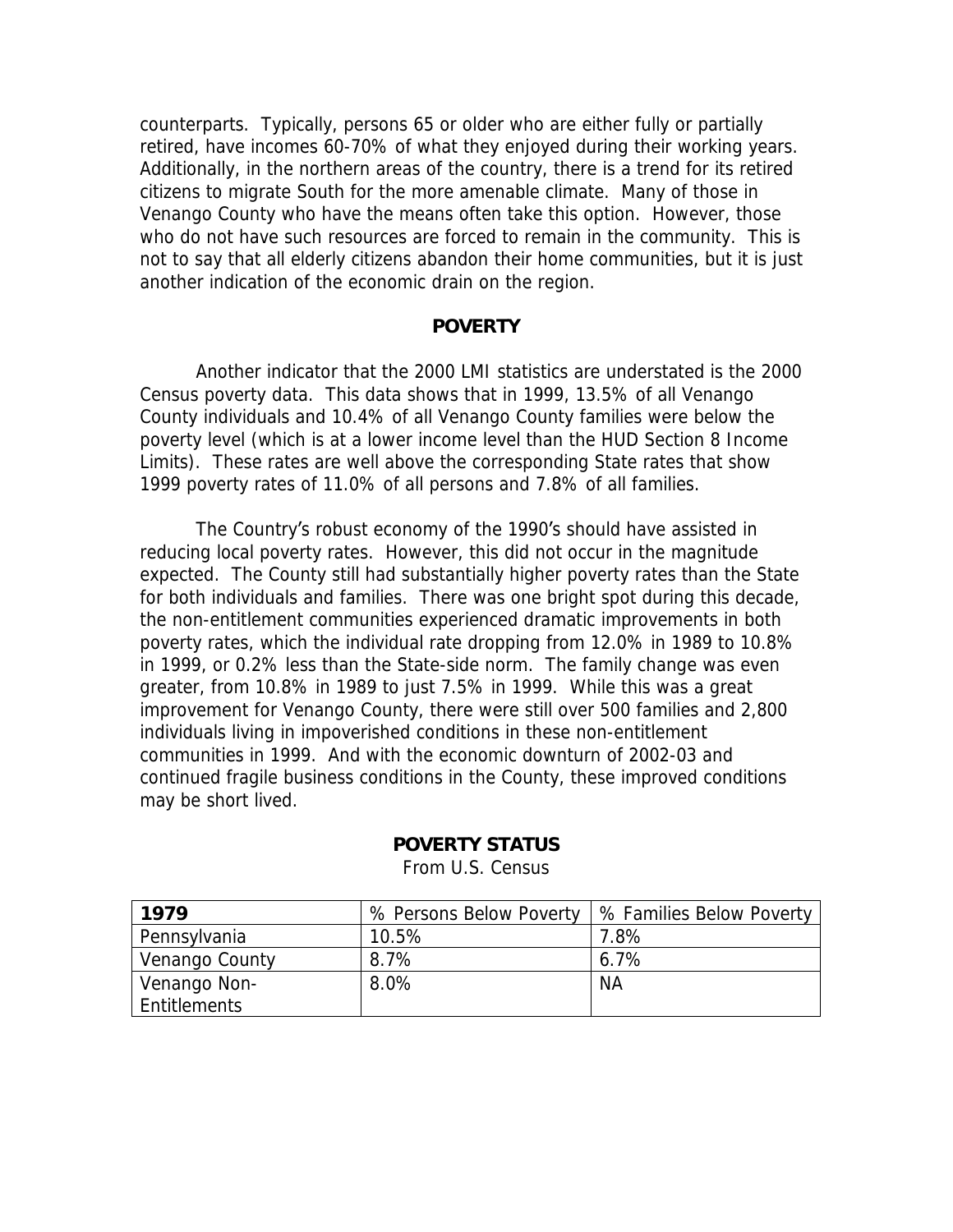| 1980           | % Persons Below Poverty | % Families Below Poverty |
|----------------|-------------------------|--------------------------|
| Pennsylvania   | 11.1%                   | 8.2%                     |
| Venango County | 14.5%                   | 12.2%                    |
| Venango Non-   | 12.0%                   | 10.8%                    |
| Entitlements   |                         |                          |

| 1999           | % Persons Below Poverty | % Families Below Poverty |
|----------------|-------------------------|--------------------------|
| Pennsylvania   | 11.0%                   | 7.8%                     |
| Venango County | 13.4%                   | 10.4%                    |
| Venango Non-   | 10.8%                   | 7.5%                     |
| Entitlements   |                         |                          |

### **MINORITY PERSONS**

According to 2000 Census data, Venango County has 1,357 minority residents which represents 2.4% of the County's total population and is nearly twice as many in both absolute and percentage-wise from 1990. Fifty-eight percent of 432, of the County's minority population reside in the entitlement communities of the cities of Franklin and Oil City, Sugarcreek Borough, and Cranberry Township. Three significant concentrations of minority residents exist in non-entitlement communities, including 39 minority residents in Polk Borough (which may be attributed to Polk Center, a home for the mentally impaired), 237 minority residents in Sandycreek Township (which may be attributable to the presence of a juvenile detention center), and 32 minority residents in Cornplanter Township. A map is attached to this Plan depicting the LMI and minority concentrations based on the following table.

### **COMMUNITY DEVELOPMENT NEEDS Housing**

According the 1980 Census, there were 24,358 housing units in Venango County. The 1990 Census count put housing units at 26,961, an increase of 2,603 units. The 2000 Census data shows that there was only a slight (or 57 unit) increase during the 1990-2000 period. While overall from 1980 to 2000, the County gained 2,546 housing units, or just over 10%, during this same period the County population dropped nearly 11%. This is a clear demonstration of the state and national trends of decreasing family/household size. The following table illustrates the increase in housing units Countywide and in the 27 non-entitlement communities.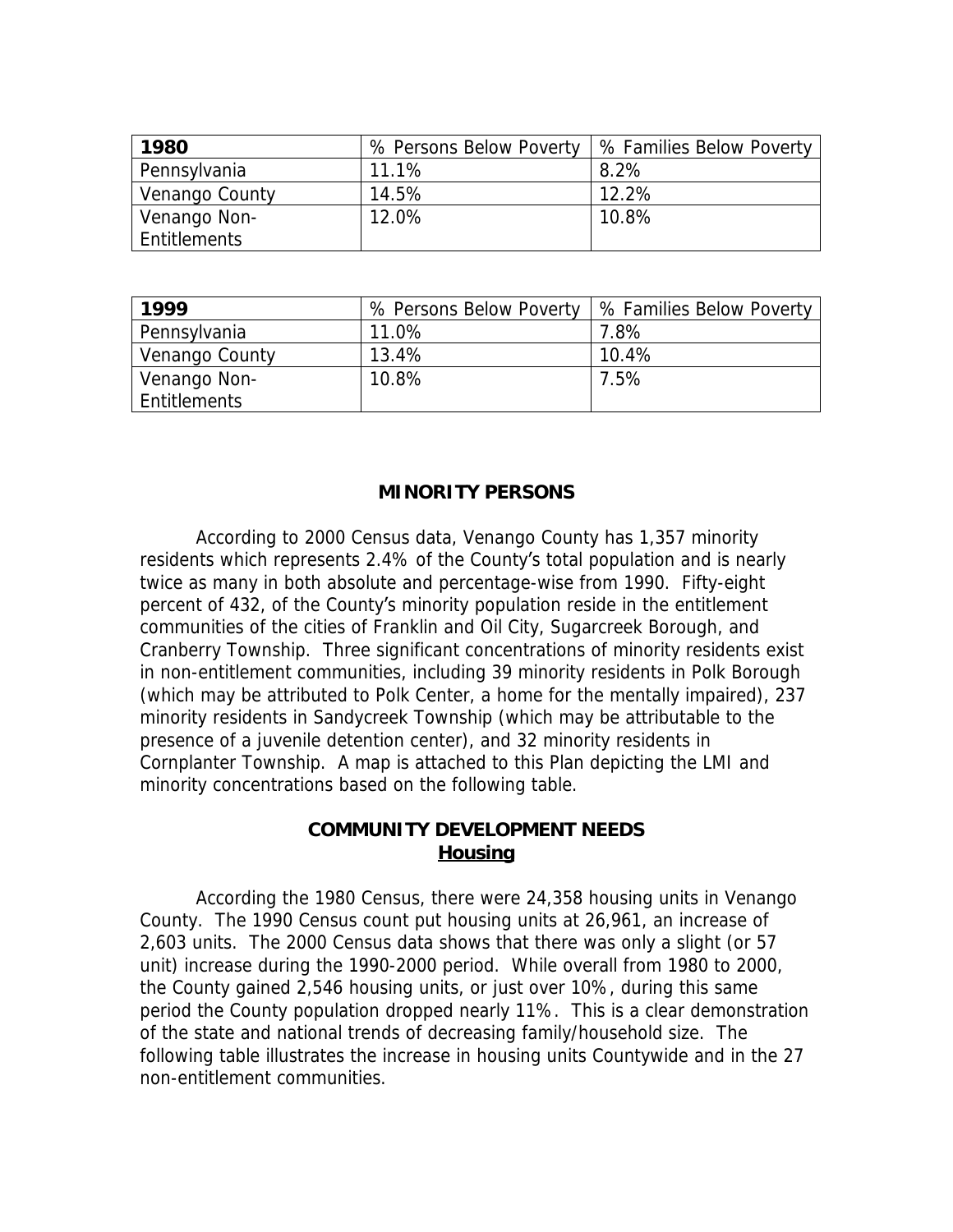### **Venango County Housing Units 1980-2000**

|      | Venango              |              | Non-                 |             |
|------|----------------------|--------------|----------------------|-------------|
|      | <b>County Total</b>  |              | Entitlement          |             |
|      |                      |              | Total                |             |
|      | <b>Housing Units</b> | Change%      | <b>Housing Units</b> | Change %    |
| 1980 | 24,358               | N/A          | 10.156               | N/A         |
| 1990 | 26,961               | 2,603/10/7%  | 12,977               | 2,721/26.8% |
| 2000 | 26,904               | $(57)$ (.2%) | 13,048               | 171/1.3%    |

From U.S. Census Data

### **Venango County Occupied Housing Units 1980-2000**

|      | Venango              |          | Non-          |          |
|------|----------------------|----------|---------------|----------|
|      | County Total         |          | Entitlement   |          |
|      |                      |          | Total         |          |
|      | <b>Housing Units</b> | Change % | Housing Units | Change % |
| 1980 | 22,408               | N/A      | 9,571         | N/A      |
| 1990 |                      |          |               |          |
| 1000 | 22,747               | 339/1.5% | 10,019        | 445/4.6% |

Of the 26,904 total housing units in Venango County in 2000, 84.5 % (22,747) were occupied and 15.5% (4,157) were vacant. Venango County's occupancy rate was quite a bit lower than the state's of 91%. Venango County's high vacancy rate can be attributed to a large number of seasonal, recreational, and occasional use homes. It is the occasional conversion of these "seasonal" homes to year-round occupancy that often creates problems. Unfortunately, many times these seasonal dwellings were constructed many, many years ago and are presently in a deteriorated state. Many are not properly insulated, wired, plumbed and in other ways not up to current building practices and standard codes. However, it is these very qualities that make "seasonal" properties appear inexpensive and therefore affordable to persons of modest means. In reality, these so-called affordable properties are the most costly to heat and maintain. These factors decrease the overall quality of local housing stock.

Another factor to consider in determining the quality or condition of the County's housing stock is the age of the homes themselves. Generally, the older the home the greater the tendency for deterioration. In 1990, 41% of Venango County's houses were built prior to 1940, compared to the State rate of 35.1%. According to the 2000 Census, this figure dropped somewhat to 39.0% of the County's dwelling units. The State's number also dropped to 30.3%. These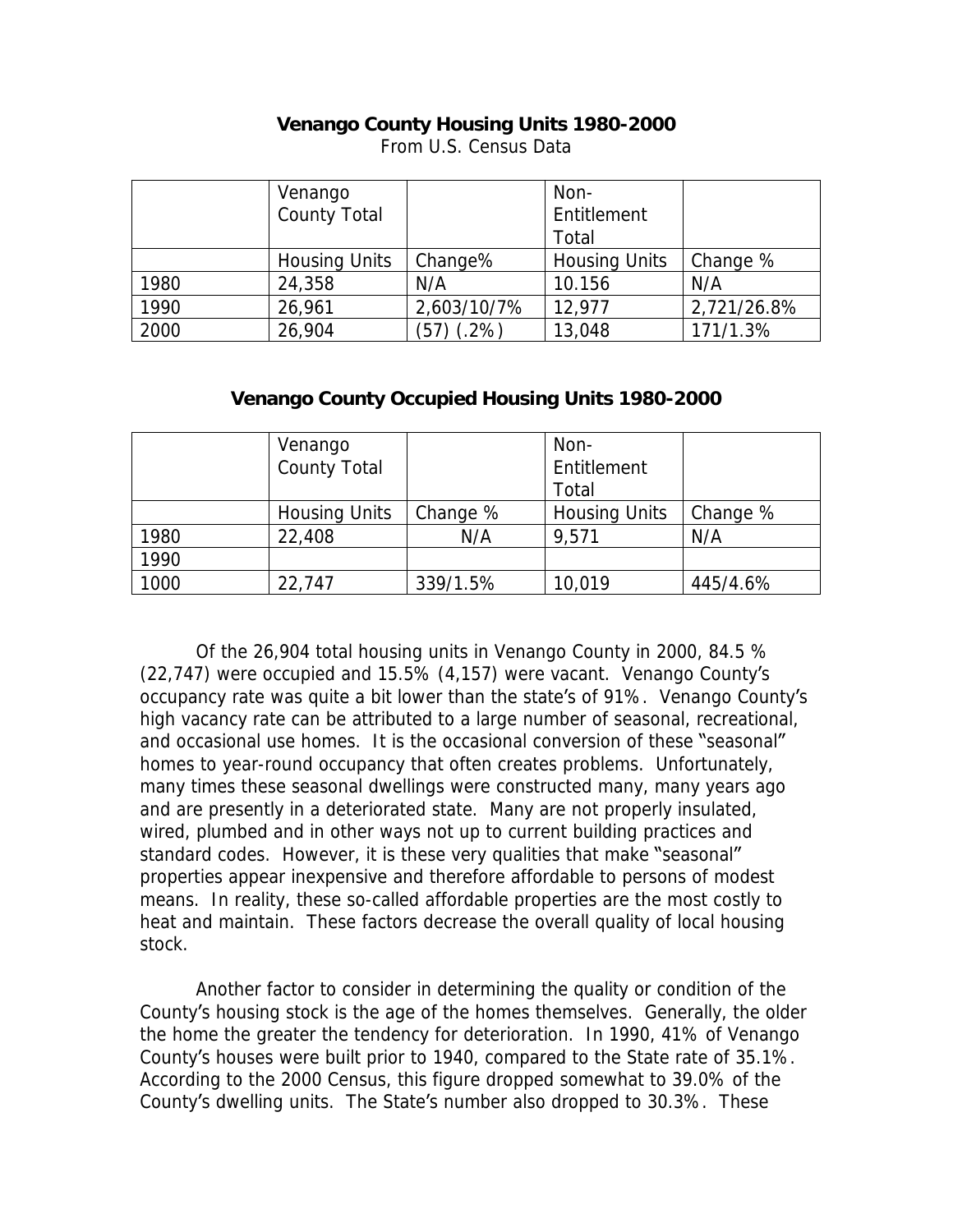figures should not be construed to mean that the State lost many older homes. Pennsylvania still has the largest number of older homes in the nation, but a large number of newly constructed units have significantly increased the total number of dwelling units within the Commonwealth. Unfortunately, the building boom of the 1990's did not occur in Venango County.

Seasonal use homes tend to be younger than those of year-round use mainly because the ability to own a seasonal home is a trend that only recently (post World War II) became affordable to the middle class. In 1990, only 32.6% of all vacant houses (of which seasonal houses comprise 55.8%) were built before 1939.

| <b>Year Built</b> | Percentage |
|-------------------|------------|
| 1990-March, 2000  |            |
| 1980-1989         | 9.0        |
| 1970-1979         | 15.2       |
| 1960-1979         | 9.6        |
| 1940-1959         | 20.0       |
| Before 1940       | 39.0       |

**AGE OF HOUSING – 2000**

From US Census data

The 1990 Census of Housing indicates that the median home value (MHV) of owner occupied housing units within the County was \$38,600. This amount placed Venango County 63<sup>rd</sup> out of Pennsylvania's 67 counties. The County's MHV of owner occupied units is only 55% of the State's MHV of \$69,700. The range of median value of owner occupied homes is significant as it gives a glimpse of overall housing conditions. The lower the median value, the poorer condition of the County's housing. By the 2000 Census, the local median home values in Venango County rose to \$55,900 a real (inflation adjusted) increase of over \$5,000 or 10% gain. Pennsylvania's MHV in 2000 was \$97,000, with a similar value gain of nearly \$5,200. However, the typical Pennsylvania home experienced just a 5.6% increase in real value.

Median housing values for individual Venango County municipalities range from a low of \$33,100 (Utica Borough) to a high of \$75,900 (Sandycreek Township), placing all Venango County municipalities well below the statewide median.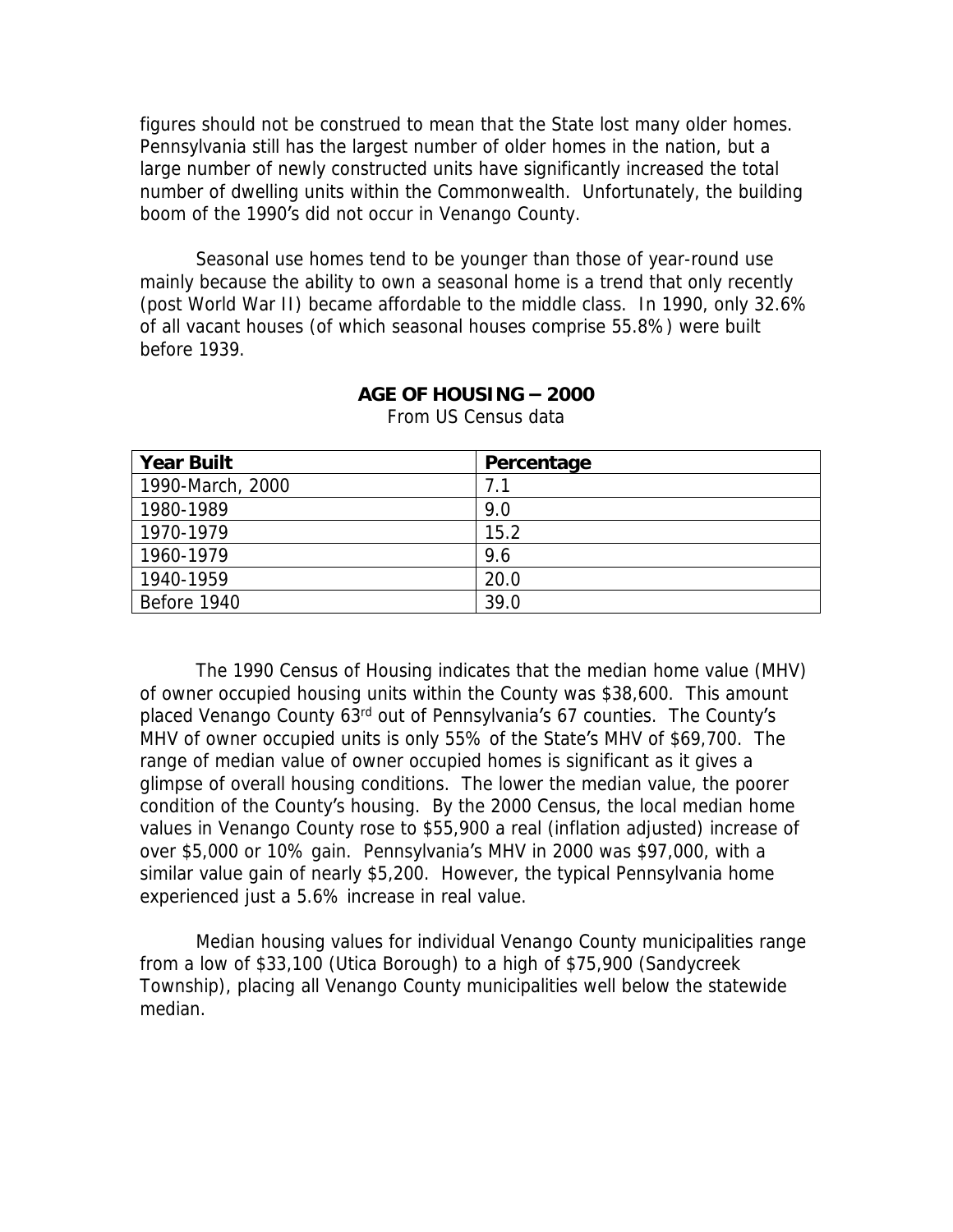#### **HOUSING VALUE – 2000**

From US Census Data

|              | % Less Than   % Between<br>\$50,000 | $$50,000$ and $  $150,000$<br>\$150,000 | % Over | Median<br>Value |
|--------------|-------------------------------------|-----------------------------------------|--------|-----------------|
| Pennsylvania | 15.1                                | 61.7                                    | 23.2   | \$97,000        |
| Venango      | 42.8                                | 53.8                                    | 3.4    | \$55,900        |

As the previous table shows, in 2000 virtually all Venango County houses are in either the "below \$50,000" category and the "\$50,000 to \$150,000" range, with approximately just 419 homes in the "\$150,000 and above" level. No homeowner in 2000 valued their home at \$1,000,000 or greater in Venango County. Statewide, well over 4,400 homes were so categorized.

All the data presented on housing, including the number, tenure/vacancy, age, and value, indicate the probability that there is housing stock in Venango County that is in poor condition. Beyond these specific housing statistics that demonstrate a need for housing rehabilitation are other factors including the incidence of LMI, poverty, age and income of County residents. The incidence of LMI, poverty, and age (see Economic Development Needs) emphasize that many County residents have limited means to invest in their homes and, unfortunately, these are usually the very homes that are most in need of attention.

Much of the housing work in Venango County has occurred within the cities of Franklin and Oil City, Sugarcreek Borough and Cranberry Township. These four communities have the staff and resources to locally address at least some of their housing deficiencies. In 1991, Pleasantville Borough and Cornplanter Township began housing rehabilitation programs administered by the County. Since that time, the County has expanded such activities to the communities of Barkeyville, Cooperstown, Utica, Pinegrove, Victory, Scrubgrass, Plum, Clinton, Frenchcreek, Cherrytree, and Rockland. The goal of this program has been two-fold, to upgrade the housing stock for current and future occupancy and for the improvement of the recipient's quality of life. To facilitate this effort, the County conducted a Fair Housing Analysis in FFY 1995. In addition, the County also applied for and received 1993 and 1995 HOME/HC&D funding, and 1996 HOME and local funding to rehabilitate the homes of LMI households. Current County initiatives include the development of Affordable Housing units on the upper stories of commercial structures in the Route 8/62 corridor. An Affordable Housing Trust Board is established to oversee and make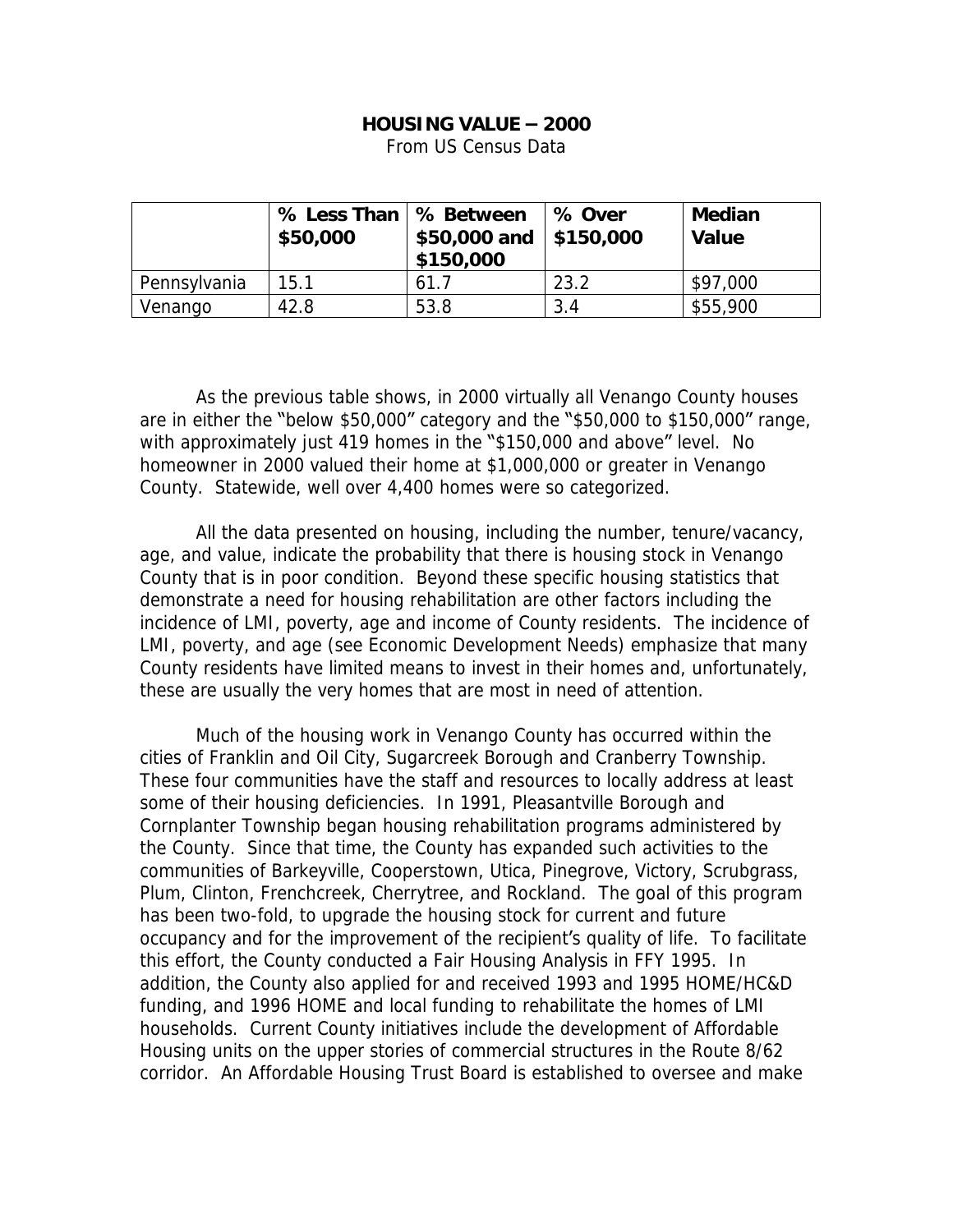recommendations to the County Commissioners for the Affordable Housing Trust Fund.

### **COUNTYWIDE COMMUNITY FACILITIES AND IMPROVEMENTS**

### **Sewer**

Sanitary sewer facilities are a concern to Venango County. The majority of soils in Venango County are ill suited for on-site sewage disposal. Malfunctioning systems have led to localized degradation of surface water and shallow groundwater resources.

These problems frequently occur in rural and suburban areas of Venango County. Obviously, the malfunctioning systems in widely scattered rural locations cannot effectively be addressed by a community sewer system. However, in many of the County's municipalities there are areas where numerous suburban developments have grown around the County's older urban areas. In those instances, an existing sewer system is usually within close proximity to the problem areas.

Another pervasive problem relates to the age and condition of many of the existing sewer systems that service the County's smaller communities. Emlenton Borough is a community plagued by its failing older sewage system. A recent community survey placed their LMI level at 68.7%. Since FFY 1993, the County has allocated considerable funds to the Borough to assist with the updating of their facilities. Initial activities included the repair and replacement of some sewage lines, a new roof over the sludge drying beds, and a new chemical chlorination system. For the past few years, the County has been assisting the Borough in the eventual replacement of the entire line along River Avenue as well as the installation of several new manholes. In FFY's 1994 and 1996, the County assisted Polk Borough with initial efforts to improve their sewer system as their community survey at that time indicated LMI incidence of 51.55%. Throughout the 1990's and through 2004, the County has assisted several municipalities with their efforts to improve their sanitary sewer systems, many of which are in significant need of repair due to their age and subsequent deterioration of lines and related treatment plant equipment. In addition to the communities previously mentioned, these activities also involved Clintonville Borough, Rouseville Borough, Cornplanter Township, Frenchcreek Township, and Pleasantville Borough.

For FFY 2006, it is proposed that a portion of the County's entitlement be used for sewer system improvements in the Boroughs of Polk and Emlenton and Scrubgrass Township. The Emlenton project will be a continuation of those activities begun in the late 1990's. The Emlenton system is over 100 years old,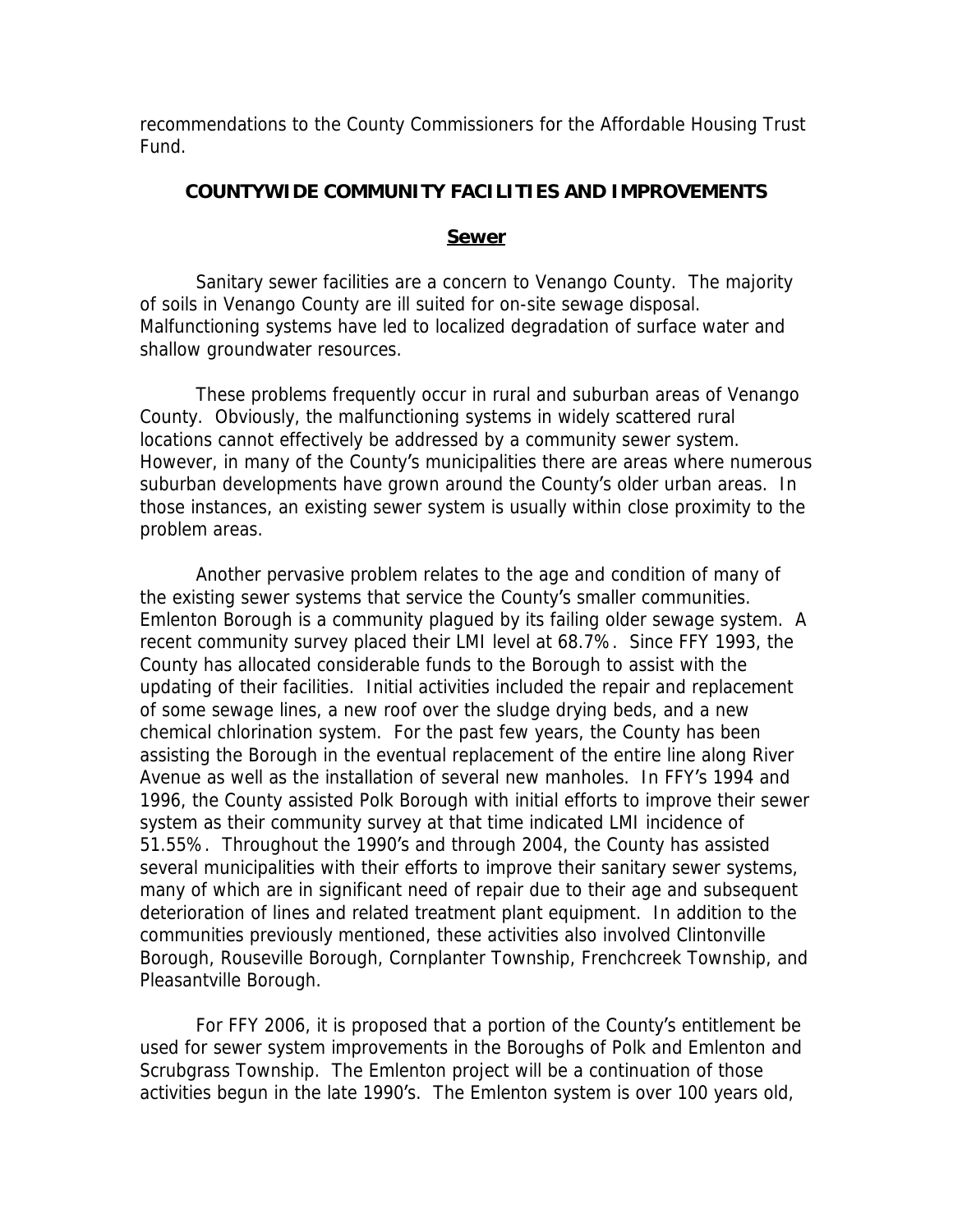with the River Avenue line serving as a main interceptor for the entire system. With the age, size and subsequent deterioration of the lines, infiltration is prevalent and impedes the flow throughout the system. The manholes to this system are also quite old and extremely small, making access to them difficult as well as hazardous. With 2006 funding, Emlenton Borough will continue the sewer line replacement along River Avenue and also install four new manholes in the project area. The Polk Borough system suffers many of the same problems with the small and deteriorated lines. The County proposes to use 2006 monies to assist in Phase II sewer system improvement that include telemetrizing, cleaning, and slip lining of the lines along Main Street. Scrubgrass Township has an ambitious project proposed that would construct a new treatment plant at the I-80 Exit 42 Interchange. This interchange is a designated growth area in Venango County and the project would retain and create job opportunities. The Venango County Commissioners decided to target some 2006 CDBG funds to assist in moving the project forward. The 2006 funds are targeted toward construction of the 8" PVC gravity sewer line.

New Construction, replacement and/or upgrading costs are beyond the financial capacity of these communities. It is believed that in many instances, these small communities have a majority of residents that are classified as low to moderate income, with this assumption usually confirmed by an income survey.

#### **Water**

Water facilities are also of major concern in Venango County. In addition to contamination from malfunctioning septic systems, individual water sources have frequently become contaminated from gas drilling and coal mining activities. A with sanitary sewer systems, most of the pollutant is evident in rural and suburban areas where community water systems have not been a feasible option.

As with sewer systems, the age and condition of water systems servicing many small areas in the County also present serious problems. Deterioration of these systems is costly to remedy and most communities cannot obtain the needed funding to address these problems. Replacement of undersized water lines is beyond the financial means of most municipalities. Since the inception of the CDBG program to the present, the County has continued to allocate portions of its annual allocation to water system improvements, with some of the more recent activities summarized below.

A portion of the County's FFY 2000 CDBG funds were directed toward water system improvements, with Barkeyville Borough, Clintonville Borough, and Conrplanter township benefiting from this funding. Barkeyville Borough used these monies to purchase equipment to be installed at its new water treatment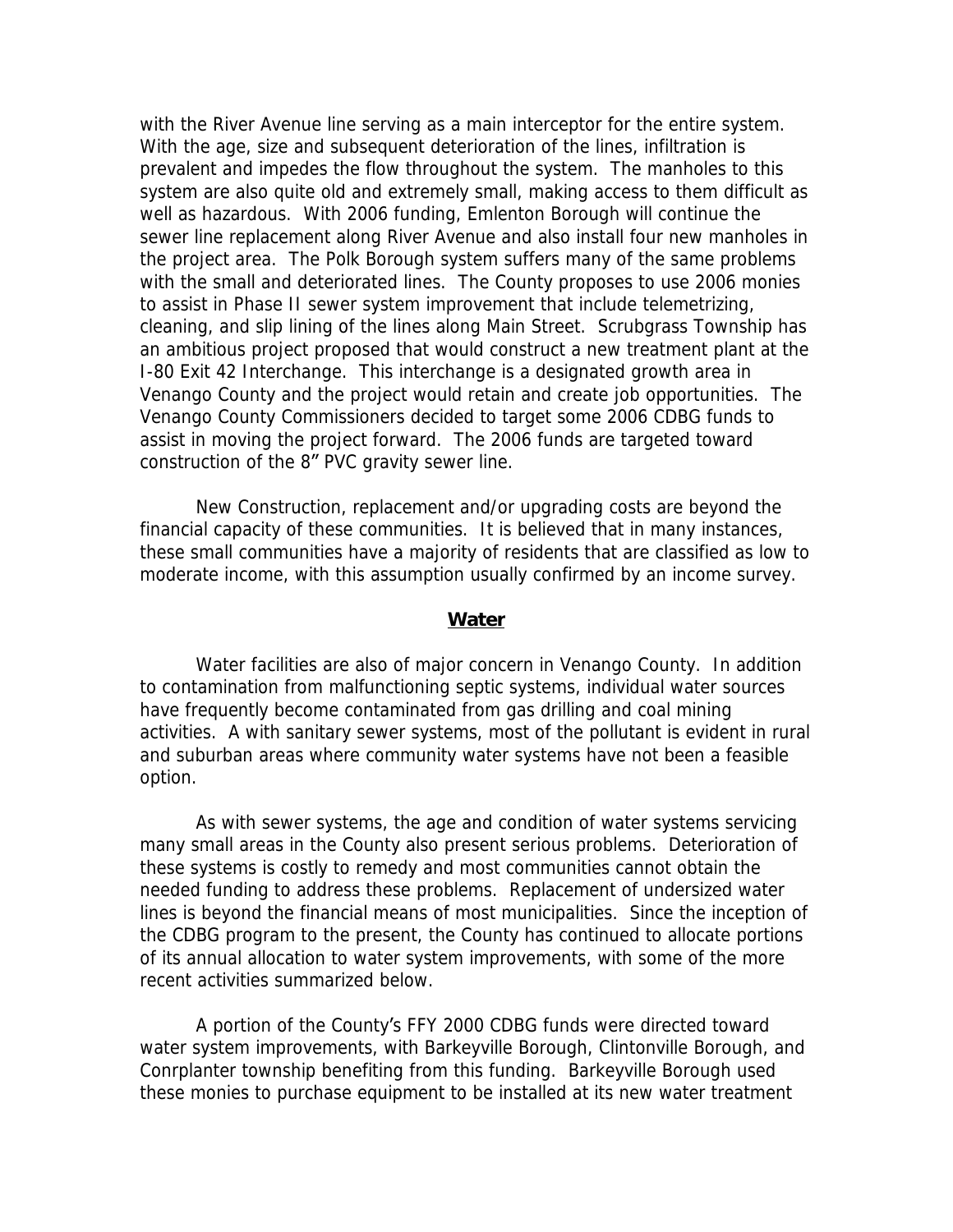plant. Clintonville used these funds to initiate the first of several stages to completely overhaul its treatment facility. Cornplanter Township used its funds to update a formerly privately owned water distribution system serving a portion of its residents.

Both Rouseville Borough and Cornplanter Township used a portion of the County's FFY 2002 and 2003 funds to improve their water systems. Cornplanter used this funding to complete the final stages of improvements to the water distribution system serving the Clapp Farm area of the Township. These improvements were necessary to insure a safe and adequate supply of water to meet both residential and fire fighting concerns. Once the line replacement was completed, FFY 2003 funds were used to install pit style meters at each service connection and for rehabilitation of the discharge end of a culvert where the newly installed water line crosses.

FFY 2002 funds were used for water line replacement along Third Street in Rouseville Borough. The project included the replacement of undersized steel and asbestos water mains with 6-inch water mains. This project was of particular concern since this line is the main water distribution leg of the water system grid. The old mains were losing water and the asbestos mains presented a health and safety risk. In 2003, the Borough received additional funding for water system improvements and used the monies to install dual check back flow preventers on each service connection which includes all households within the Borough as well as approximately 20 families within the village of McClintockville in Cornplanter Township. This upgrade brought the connections into compliance with both Federal and State regulations as well as addressed health and safety issues that effect the entire water system.

In FFY 2000, 2001 and 2003, the Clintonville Sewer and Water Authority received CDBG funding for various improvements to its water treatment facility. These activities will benefit all residents of Clintonville Borough as well as 31 households in Clinton Township.

In FFY 2004, a portion of the County's CDBG entitlement was targeted for improvements to the Pleasantville Borough and Barkeyville Borough's water systems. Monies in Pleasantville will be used for the replacement of undersized and deteriorated lines (both water and sewer) serving the School Street area of the Borough. Barkeyville Borough used their funds for the installation of a new water supply well and water well supply pumping at the new water treatment plant.

With FFY 2006 funds, the County proposes to assist Rouseville Borough with improvements to their water system on Diamond Street and Second Avenue.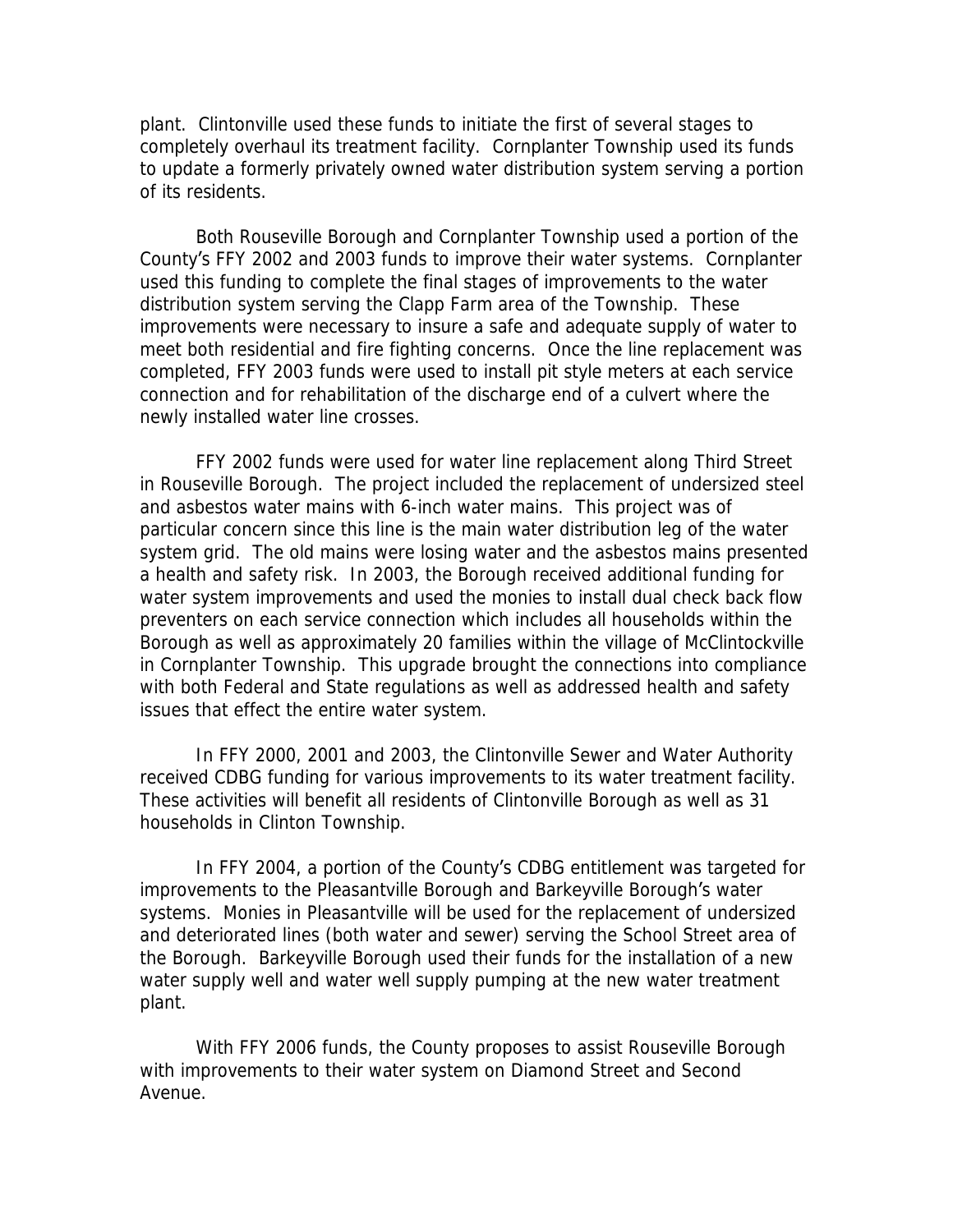### **Other Facilities**

In addition to the traditional facilities of a community, there are often special resources that provide services to certain segments of the population. Venango County has paid considerable attention to facilities for the elderly. In Oil City, with assistance of CDBG funds, a community effort resulted in a centrally located senior center, in a building exclusively dedicated for that use. This center continues to be the most active one in the County and is used by many residents of the townships and boroughs outside of Oil City as well. In addition, and again with assistance from CDBG, the former County nursing home for the elderly was converted to a personal care facility, with completion in 1993.

Anther needed public improvement is the rehabilitation of local streets, curbs, sidewalks, and storm sewers. Like much of the infrastructure in the County's older established municipalities, these facilities are aged and deteriorated. The deteriorated sidewalks present potential hazards to the elderly and impede handicapped access.

One of the most successful Federal programs in rural Pennsylvania is Head Start. It provided a needed service for families that cannot afford traditional day care services. Additionally, the educational boost these children receive is tremendous. In recent years, the program in Clintonville and surrounding communities has been temporarily housed in the Borough Building. However, the need for more space and the current facility's inability to meet Federal and Head Start regulations requires that new space be acquired. The Borough recognizes the importance of this program's presence within the community and has donated a site, complete with water and sewer tap-ins, for the construction of a new facility meeting all applicable requirements. The County allocated a portion of its FFY 2004 and 2005 funds to this project. Since the initial request, the Borough has secured other local funds and the building's construction should come to fruition in 2006. CDBG assistance with these activities is essential to ensure that the Head Start program remains operational within the southern portion of the County. The Borough will retain ownership of the new facility and will implement a 25-year lease with Head Start.

#### **Handicapped Access**

Much of the development in Venango County was completed prior to any concern to provide for the needs of the handicapped population. In 1990, the County completed a handicapped self-evaluation that detailed several deficiencies within various County owned and/or operated facilities. These barriers began to be removed with CDBG assistance from FFY's 1991,1992,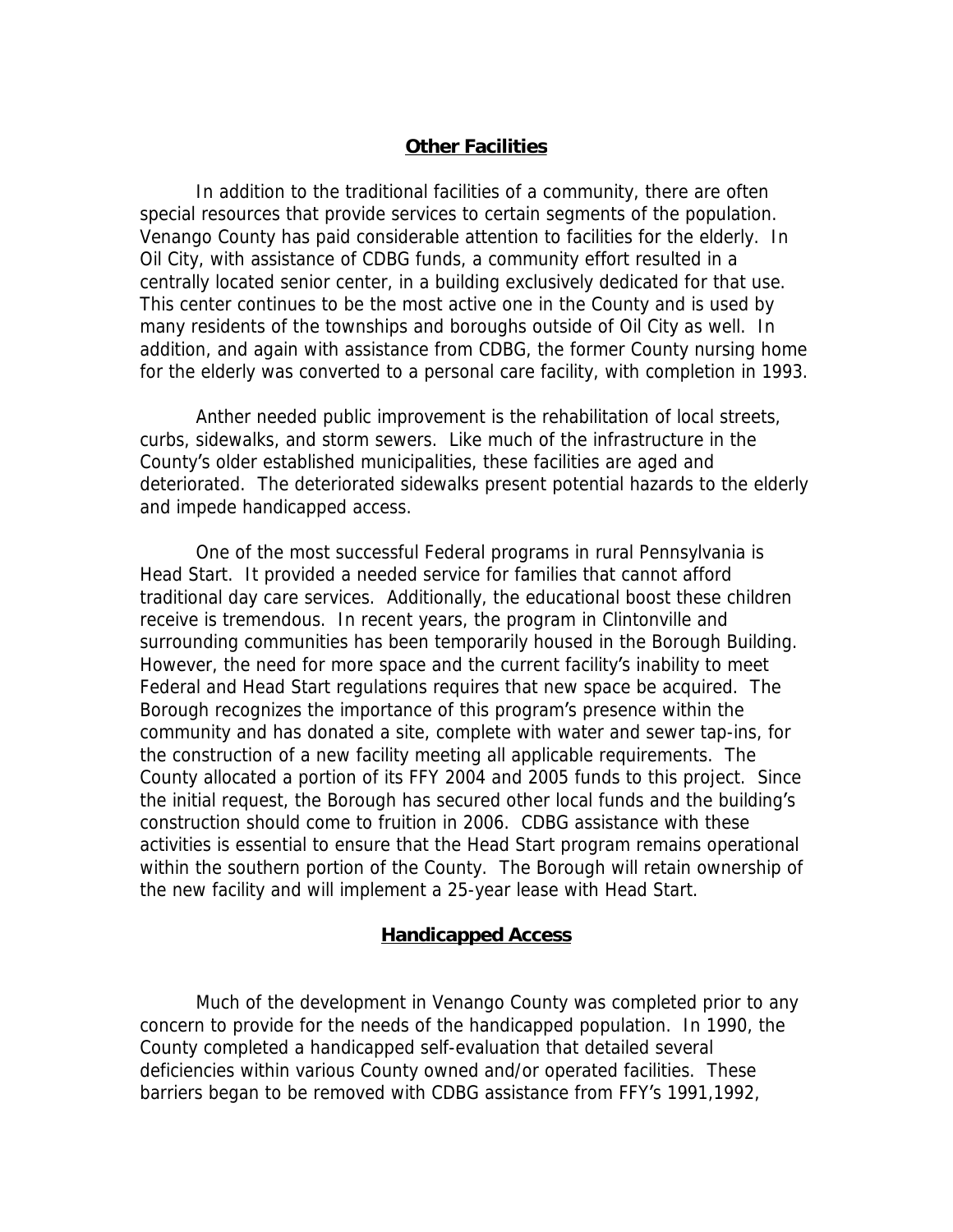1993, and 1994. The County recognizes the need to remove architectural barriers from public and municipal buildings and facilities as an ongoing priority for projects. In this vein, the County in conjunction with the other entitlement municipalities, assisted the Venango Area Riding for the Handicapped Association (VARHA) provide riding facilities for handicapped persons. FFY 1998 funds were used to provide improved handicapped accessibility to the Venango County Courthouse and the Venango County Museum of Arts, Science and Industry. Funds from the County's FFY 1999 program were used to provide handicapped access to the Cornplanter Fire Hall. FFY 2001 CDBG monies assisted with handicapped accessibility renovations at the Emlenton Borough community building. Additionally, portions of the County's FFY 2003 entitlement monies are committed to accessibility concerns at Two Mile Run County Park. The County wishes to continue to use CDBG funds toward the removal of handicapped impediments within the County.

#### **Streets**

Local streets are a vital aspect of the infrastructure needs of a community, with several streets critical to efficient traffic flow within a particular area. Some of the more heavily traveled streets are in need of pavement restoration and lie in neighborhoods with significant concentrations of LMI households. Various municipalities, through our public review/comment efforts, continue to target such improvements as vitally needed. Since 1993, portions of the County's annual entitlements have been used for street and/or walkway improvements within Rouseville Borough, Clintonville Borough, Utica Borough, Sandycreek Township, Emlenton Borough, Richland Township, and Polk Borough.

#### **PUBLIC SERVICE NEEDS**

The social service needs of Venango County are provided by County, multi-county, State agencies, as well as numerous local private, non-profit organizations. For the most part, these facilities adequately address the needs of the residents.

Recreation can generally be divided into two categories that include the traditional recreational activities for residents and those which are tourist based.

Local recreational facilities are principally located in the smaller, more densely populated areas, such as the boroughs and villages. These parks are normally used by all of the area's residents and tend to need either rehabilitative work or the installation of new equipment. However, a typical small community's tight budget does not often make this feasible. Examples of this would be the community parks located in the Boroughs of Pleasantville, Clintonville, and Emlenton. These local parks provide daily recreational opportunities to their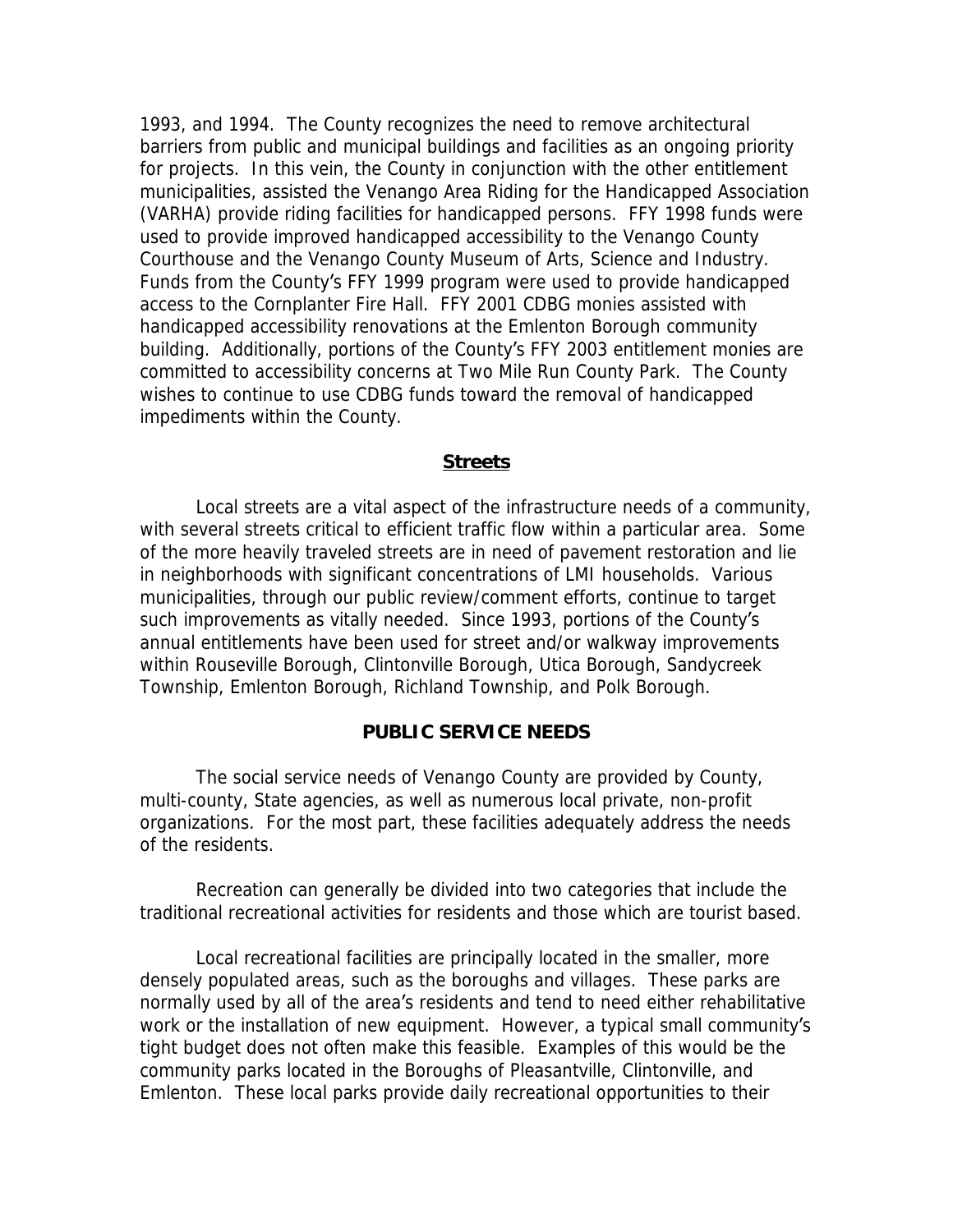residents and CDBG assistance from FFY's 1988 and 2001 have been used for such upgrades to existing facilities.

The cornerstone of local recreation is Two Mile Run County Park, located in the center of the County, north of Route 8 between Franklin and Oil City. This 2,700-acre park was first conceived about 30 years ago and has been supported by the County Commissioners since that time. Recreational opportunities abound in all seasons at this park, with offerings of cross-country skiing, year-round hiking, water sports, and field games. Used by more than 100,000 visitors annually, this park provides an inexpensive and enjoyable recreational focal point for all county residents. The County has used portions of its annual CDBG allocation from several individual grant years for numerous improvements to this facility. These would include FFY's 1985, 1986, 1989, and 2003.

#### **ECONOMIC DEVELOPMENT NEEDS**

Although the County is essentially rural, agriculture has not played the key role in its development that might be expected. However, the County's natural resources have always played a vital role in its economic history. Timber, oil, gas, coal, and sand and gravel have been, and continue to be, important. While oil and coal remain important to the economy, they are no longer the major job generators and are now on a long-term decline.

Generally, Venango County has been classified as a manufacturing area. As such, it is not surprising to see that it has suffered from the same problems that have beset the industrial Northeast and the State of Pennsylvania. Traditionally, 6,000 to 7,000 jogs in Venango County were manufacturing related. From 1976 to 1986, 3,678 manufacturing jobs were lost in the County and have never been recovered. The economic distress within Venango County is evident by its continued high unemployment rate. The 2000 average unemployment rate for the County was 5.7%, compared to 4.01% for Pennsylvania and 4.0% nationally.

When one considers the changing population characteristics, especially those reflecting age (1970 – 11% of total population was 65 years of age or older; in 1980 the rate rose to 12.5%, by 1990 to 15%, and in 2000 at 16.8%) and the trend of recent and continued unemployment, it is apparent that there is a relationship between the two. Simply stated, it appears that greater economic opportunities must be presented. If this does not happen, there will be a continuing pattern of aging in the County as the younger residents continue to migrate to other areas to seek employment.

To demonstrate the effect the loss of manufacturing jobs has had, a comparison of 1980 and 1990 Census figures on median family income (MFI) is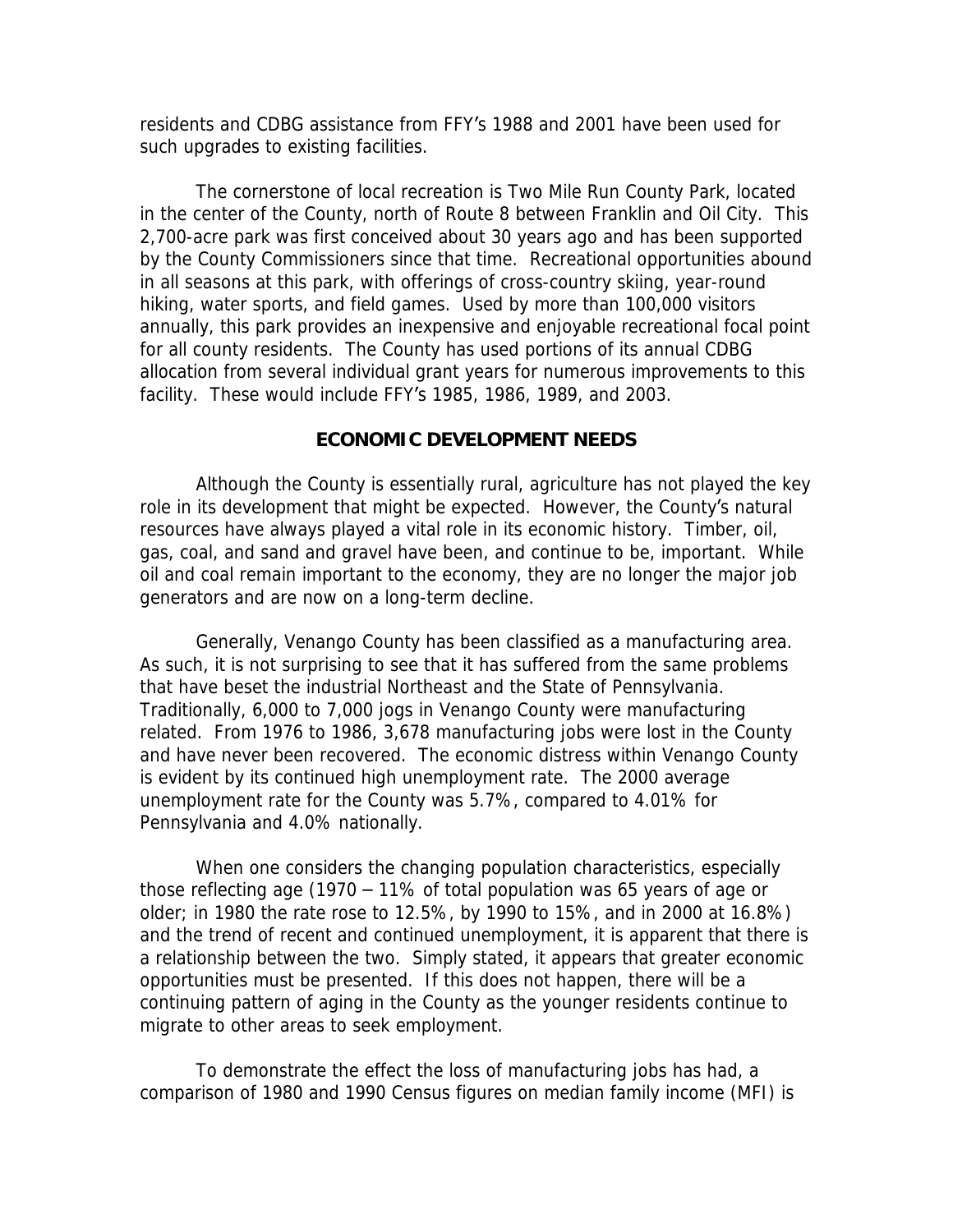helpful. In 1980, the U.S. Census reports a 1979 County MFI of \$19,531 which equates to 97.7% of the State's figure. By 1990, Venango County's 1989 MFI was only 77.9% of the State's (Venango- \$27,161; State - \$34,856). Further, when inflation is taken into consideration and the 1979 dollars are multiplied by the Consumer Price Index (CPI) for the 10-year span of 1979 to 1989, so that 1979 dollars equal 1989 dollars, a startling result is shown. If the 1979 MCI were adjusted to 1989 dollars, the MFI would equal \$32,733 for Venango County and \$33,512 for the State. In essence, the real wages of Venango County families fell 20.5% from 1979 to 1989.

The 1990's saw a rebound in real wages for the County. The typical family realized a nearly \$3,000 real increase, or 8.0% in purchasing power. Still, overall, the normal 1999 Venango County family trails its 1979 counterpart in economic terms by a sizeable margin. The 1979 County family had roughly the same income as any other in the Commonwealth. Today, while somewhat improved from ten years ago, they still have just \$4 for every \$5 of their equals in the rest of the State.

### **MEDIAN FAMILY INCOME (MFI) 1979 – 1989**

|         | 1979 MFI | 1979     | 1989 MFI | 1989     | 1999 MFI | %               |
|---------|----------|----------|----------|----------|----------|-----------------|
|         |          | $MFI^*$  |          | $MFI^*$  |          | Change<br>1979- |
|         |          |          |          |          |          | 1999            |
| PA      | \$19,995 | \$45,884 | \$34,856 | \$46,831 | \$49,184 | 7.2             |
| Venango | \$19,531 | \$44,819 | \$27,161 | \$36,492 | \$39,492 | $-12.1$         |

From 1980 and 1990 U.S. Census, STF-3 Files

\* The CPI multiplies 1979 amounts for the two decades, which was 2.295; 1989 amounts, are multiplied by the CPI for the one-decade, which was 1.344.

Currently, there are some ambitious efforts taking place in the County in an attempt to promote economic growth. These efforts may help reverse downward trends, but they must be coordinated among the varied factions of the County. An example of these various factions working together involved a local manufacturing concern, Franklin Steel. Through aggressive economic development strategies and coordination of efforts from the former employees and the public and private sectors, the facility has reopened and now has over 170 employees.

Several local economic development and tourism promotion agencies merged in 2005 to form the Oil Region Alliance of Business, Industry and Tourism. The ORA is the lead economic development agency for Venango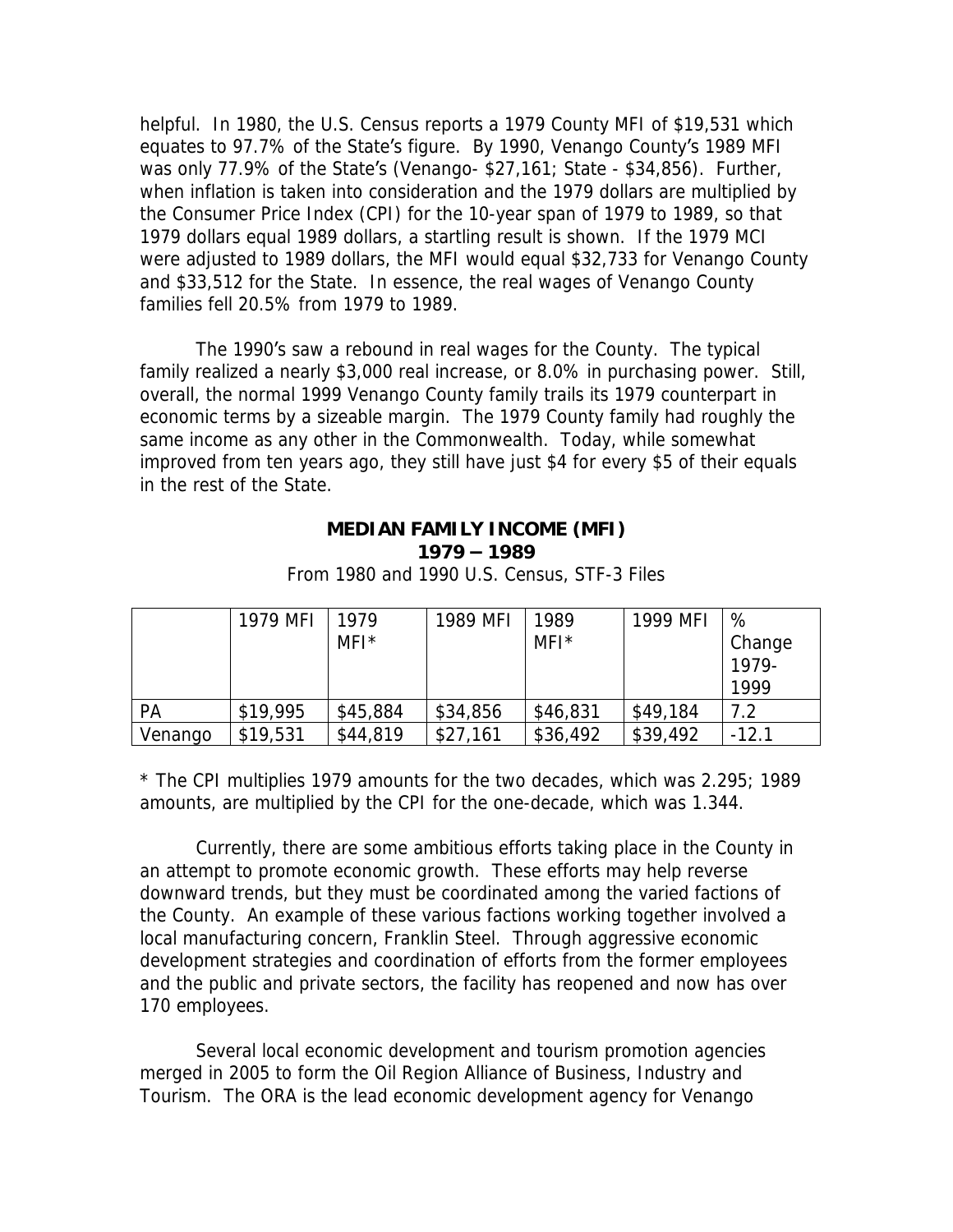County. The 2006 economic development action plan specifies activities, goals and performance measures in the following categories:

- New Industry Recruitment
- International Trade
- Local Industry Development (Retention and Expansion)
- Community Development and Revitalization
- Facilities Management/Development
- Government/Legislative Activities\

The Venango County Commissioners have committed financial resources for the 2006 marketing efforts of the Alliance.

# **COMMUNITY DEVELOPMENT OBJECTIVES**

The following objectives have been formulated to address the needs identified in this CDB, with an emphasis on those objectives most likely to benefit low to moderate-income households. It is understood that not all needs can be addressed with FFY 2006 funds. Therefore the following objectives include activities to be undertaken with 2006 monies as well as future projects:

- To identify the existing water and sewage systems, especially those in rural areas, in need of repair and/or upgrading and review them based upon benefit to low-moderate income households.
- To consider the extension of sewer and waterlines, where adequate treatment and capacity are present, and when extensions will benefit lowmoderate income households.
- To continue projects which will provide needed special services to the lowmoderate and very low-income residents of the County with an emphasis on maintaining or securing facilities to promote the overall well being of children and their families.
- To assist low/moderate income communities with the upgrading and rehabilitation of their community parks, and with the provision and/or upgrading of community centers to continue providing low-moderate income citizens with local recreational opportunities.
- To support projects, which will remove architectural barriers to the handicapped at public buildings, facilities, or recreation, centers.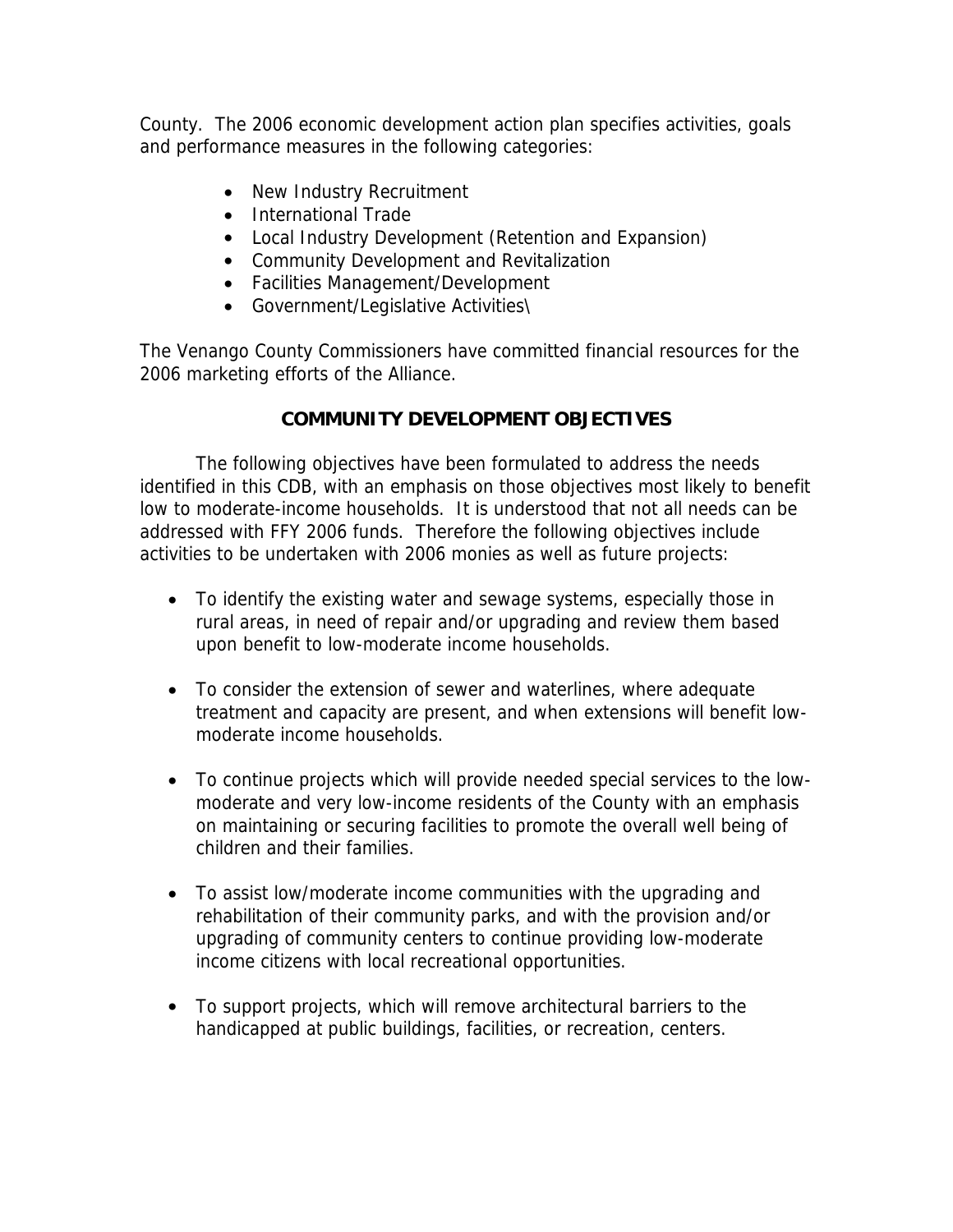- To consider projects and programs aimed at economic strengthening and development through the creation and/or retention of jobs for lowmoderate income citizens.
- To continue housing rehabilitation activities in areas where no other such assistance is available to very low and low-moderate income families.
- To continue projects which will provide needed special services to the lowmoderate and very low-income residents of the County and those projects aimed at benefiting the elderly through the provision of special services or the upgrading of facilities for the elderly.
- To continue to assist communities with other types of public improvements aimed at benefiting primarily low-moderate income persons and the County's substantial population of elderly persons. Such projects would include sidewalk replacement and curbing installation.
- To continue to update planning and grant procurement strategies to secure additional resources to supplement County and CDBG dollars to complete needed projects.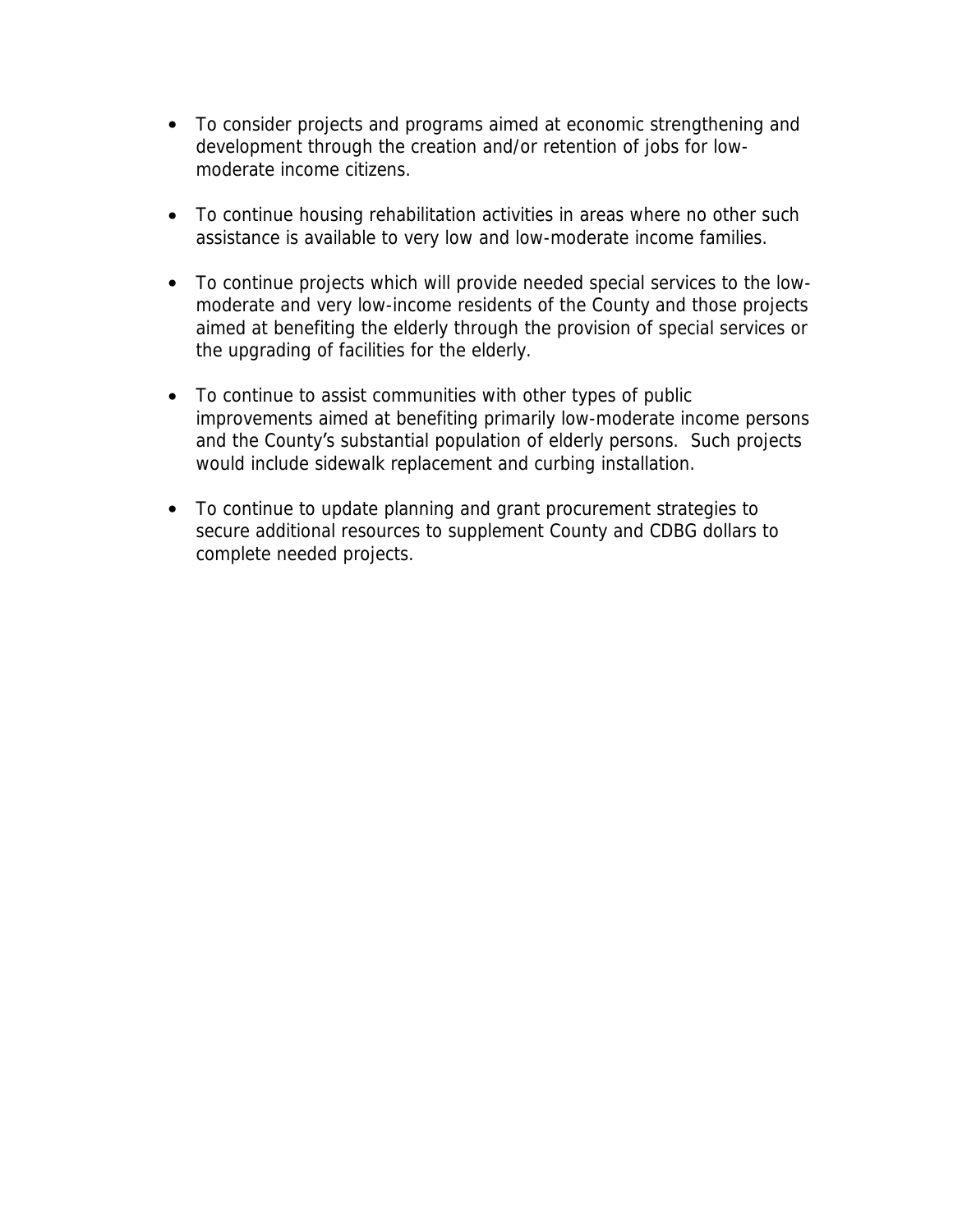### **SHORT TERM PLAN (1 – YEAR – FFY 2006)**

The following plan identifies activities that are designed to meet some of the County's immediate community development needs. Several factors were taken into consideration in establishing this Plan. Of primary concern was local municipal input. Local officials as well as various agencies and organizations throughout the County were informed in writing of the availability of CDBG funds and invited to submit eligible project proposals to address their specific community needs. Their responses afforded the County the opportunity to assess each proposal's impact on community development needs within Venango County. Other factors taken into consideration in the formulation of this Plan included the percentage of each activity's benefit to low-moderate income residents, project readiness, each project's consistency with the Three-Year Plan and County Comprehensive Plan, and each project sponsor's prior utilization, if any, for CDBG funds. No project sponsor's requested funding for handicapped accessibility activities. However, had they done so this proposal would have been prioritized accordingly.

The Short Term Plan recommends the following activities:

- Polk Borough Sewer System Improvements
- Rouseville Borough Water System Improvements
- Emlenton Borough Sewer System Improvements
- Scrubgrass Township Sewer System Installation

### **LONG TERM PLAN (FFY 2007-2008)**

The following Plan identifies activities designed to address the County's community development needs on a long-term basis. Critical to this Plan development was the identification of certain housing, facilities, services, and economic needs as so cited in our needs analysis. During the second and third years of this Plan, funding priority will be given to communities that have received little or no prior CDBG funding assistance. Funding will be continued in the following areas:

- Infrastructure projects for the removal of health and safety hazards, the improvement of water and sewer facilities, and to enhance economic development.
- Projects that will remove or reduce accessibility barriers for the elderly and handicapped.